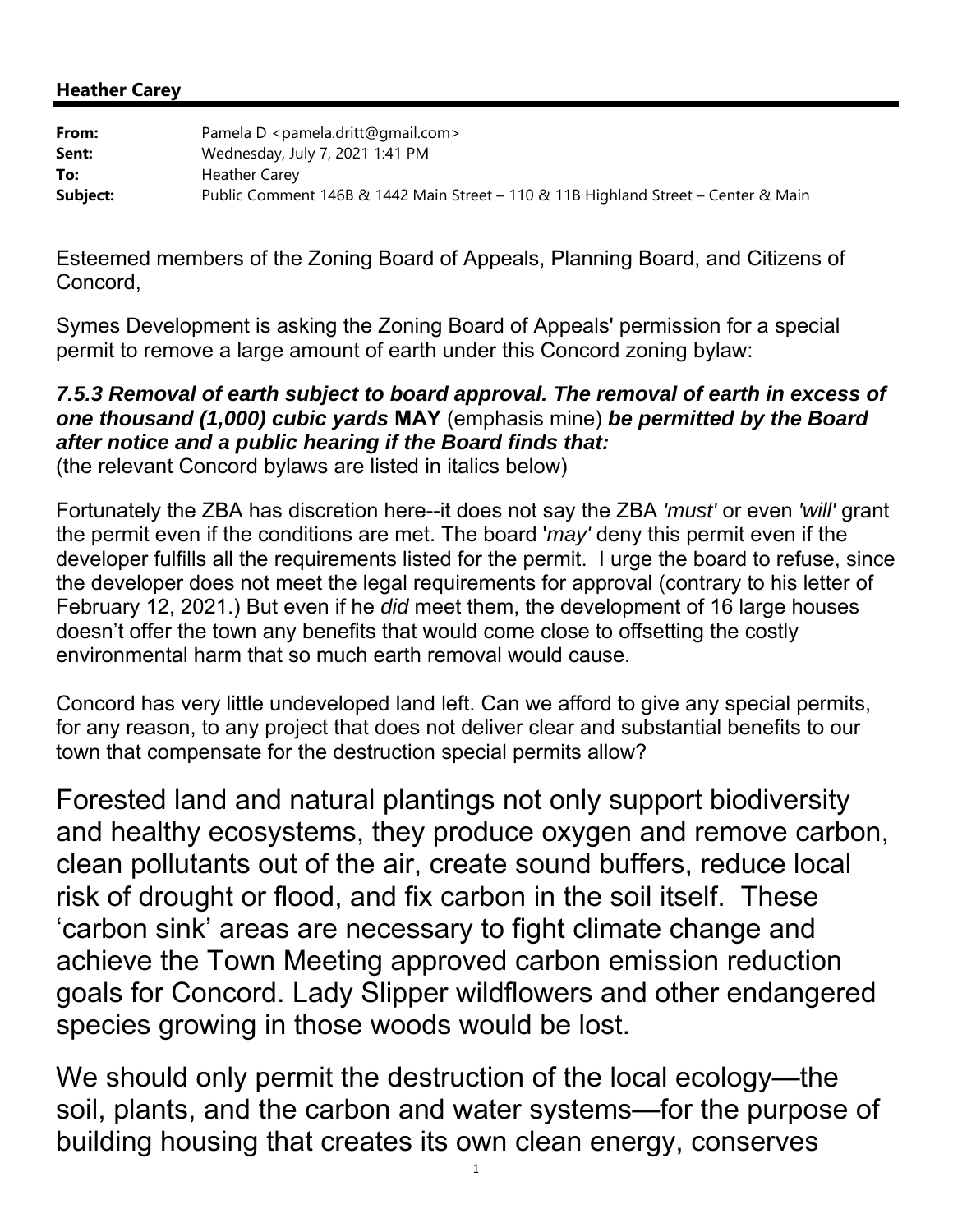# carbon removing woods, helps fight climate change, and brings Concord closer to our sustainability goals instead of making them harder to achieve.

Every new construction project is a rare opportunity to improve our community and to bring it closer to our sustainability goals at little or no cost to the developer for a big payout to his buyers, our town, and the earth. Symes' current development doesn't do any of this.

I urge him to revisit his PRD proposal and continue his productive work with the town on a plan that does--one we can all support.

## *7.5.3.1 The volume proposed for removal does not exceed the minimum practical removal required to accomplish the construction, development, or improvement in accordance with the plans therefor;*

The current proposal clearly exceeds "the minimum removal necessary" to develop this piece of Concord land. Symes' plan is far inferior to his own earlier proposal for a 34 home Planned Residential Development (PRD.) It was a better design with more clustered housing and more green open space. It called for far less environmental destruction, forest removal, and earth removal per residence than this 16 mansion proposal. Clearly a better residential development could be built with less movement of soil and destruction of plants and the ecology—Symes himself proposed one.

#### *7.5.3.2 The plans submitted in connection with the removal are designed to minimize changes in existing contours to enhance attractive land utilization, effective drainage, suitable road gradients, access or other design considerations; and*

The developer's current plan is NOT "designed to minimize changes in existing contours." It does exactly the opposite.

Symes' development plan calls for clear cutting, bulldozing the hill and flattening the land like the strip-mining of the hills in Appalachia I saw as I was growing up in Tennessee. It would result in the total destruction of the current carbon-sink ecosystem and end the topological buffer to the railroad. It would make Concord less resilient to climate change and increase the risk of local drought and flood. Not only that, it would pump many tons of carbon and dangerous diesel fume pollution into the air.

## *7.5.3.3 Effecting the removal will not be detrimental or injurious to abutters or the neighborhood, either by the alteration of existing topography or by a substantial change in the use of the streets in the neighborhood.*

This will change a wooded park-like hill neighborhood into a bare field of McMansions. A better development will never be able to be built there.